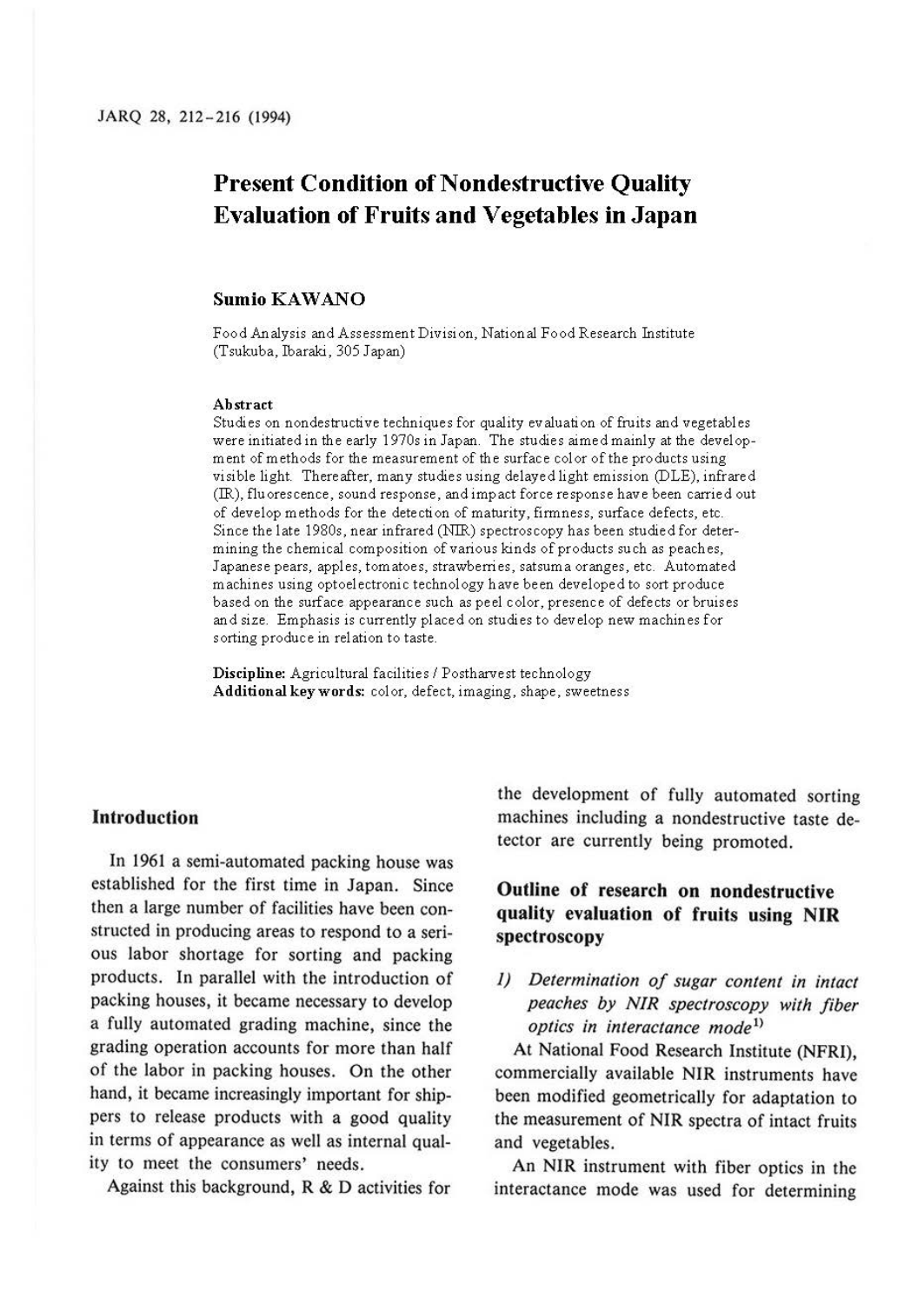*Kawano: Nondestructive Quality Evaluation of Fruits and Vegetables in Japan* 713



Fig. I. Schematic illustration of sample placement for making interactance measurements using fiber optics

the sugar content in intact peaches. A schematic illustration of sample placement for NIR interactance measurements using fiber optics is shown in Fig. I. A commercially available Interactance Probe with a concentric outer ring illuminator and an inner ring receptor, was used as the fiber optics. A cushion made of urethane foam was pasted at the end of the probe to hold a sample. The NIR measurement was performed by placing a sample at the end of the probe. Second derivative spectra of peaches showed special characters and there were clear differences among the spectra of peaches with high, medium, and low Brix values.

In the correlation plot (Fig. 2) where correlation coefficients calculated from the Brix values and second derivative values were plotted against wavelength, high correlation coefficients were observed at 906, 950 and 1,142 nm. In the second derivative spectra, characteristic absorption bands appeared downward. It was therefore considered that the correlation coefficients at a key band necessary for measuring the Brix value should be negative. The key band corresponded to 906 nm. To analyze the relationship between the correlation coefficient



Fig. 2. Correlation coefficients between  $d^{2}log(1/R)$ and Brix value plotted against wavelength



Fig. 3. **NIR** spectra of crystalline and amorphous sucrose and water

and the absorption of sugars, NIR spectra of amorphous sucrose and water (Fig. 3) were recorded since sucrose accounts for at least 80% of the total sugars in peach fruits. In the NlR spectrum of amorphous sucrose, three characteristic absorption bands were observed at 918, 1,002 and 1,175 nm. The band at 1,002 and 1,175 nm, however, overlapped those of water that occurred at 978 and 1,162 nm. In the vicinity of 918 nm, the fact that the absorption due to water was comparatively weak, accounted for the large downward peak observed at 906 nm in the correlation plot.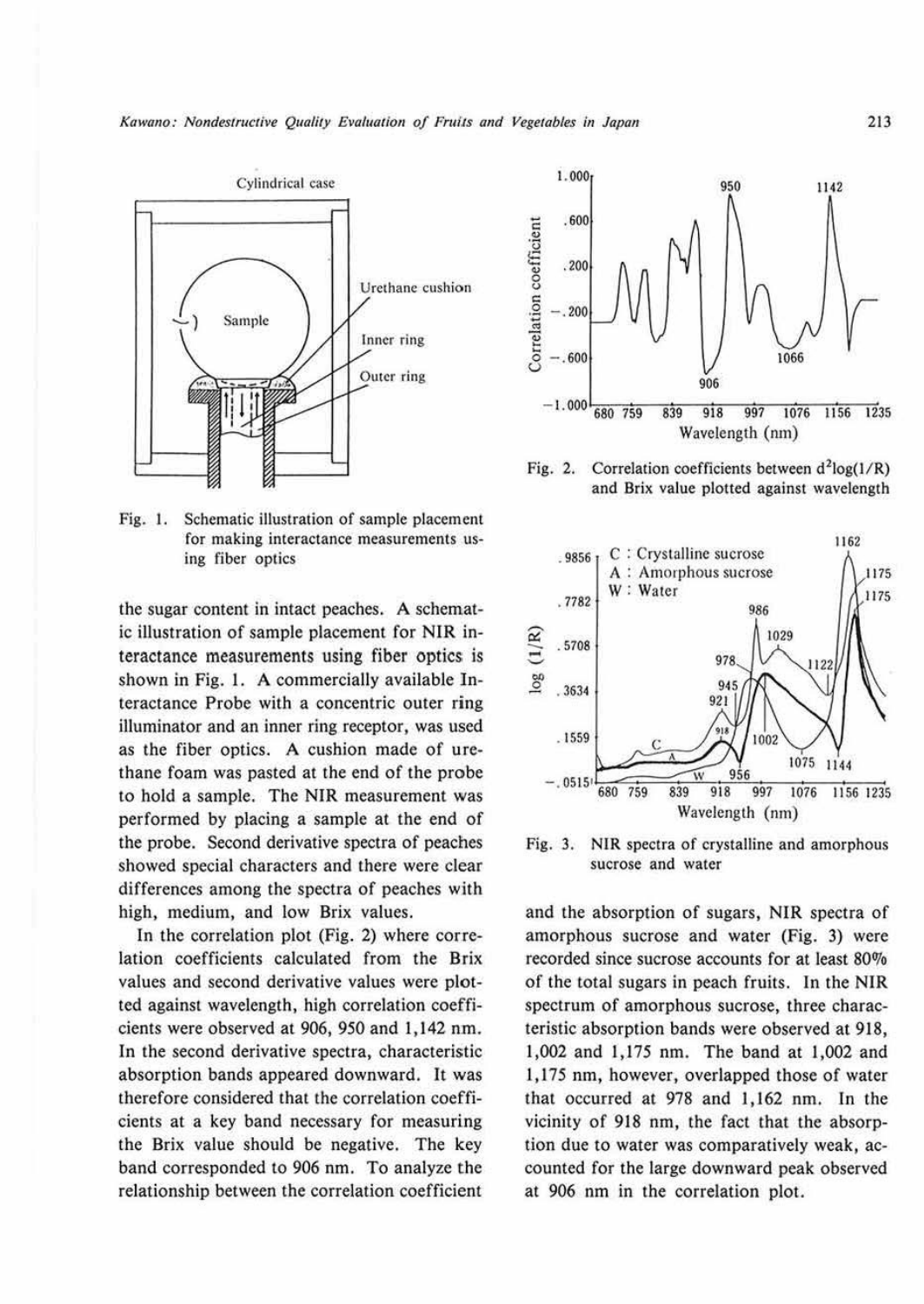

**Fig.** 4. Scatter plot of actual Brix value versus NIR Brix value calculated with the best calibration equation using predction set

Multiple linear regression analyses based on NIR spectral data and chemical data of Brix values, revealed high correlations between NIR Brix values and actual Brix values. The highest multiple correlation coefficient (R) was 0.97 with a standard error of calibration (SEC) of 0.48 °Brix. The standard error of prediction (SEP) and bias corresponded to a 0.50 °Brix value and 0.01 °Brix value, respectively (Fig. 4). It was concluded that this method was relatively accurate for nondestructive measurement of the sugar content of peaches.

# *2) Nondestructive determination of sugar content in satsuma mandarin using N/R transmittance2* >

Using the interactance method, it is very difficult to determine the composition of fruits such as satsuma mandarin, which have a thick peel. Therefore, the NIR transmittance method was used. A schematic illustration for sample placement for NIR transmittance measurements is shown in Fig. 5. The top of the sample was illuminated with monochromatic light through fiber optics, and the amount of light transmitted through the sample was measured with a



Fig. *5.* Schematic illustration of sample placement for measuring N!R transmittance using fiber optics

silicon detector located just below the sample. NIR measurements of intact fruits, peeled fruits and fruit juice were made.

The NIR spectra of intact fruits with different sizes but with the same Brix value shifted upward as the diameter increased. The fruit size effect could not be removed by the 2nd derivative treatment. Therefore, it was necessary to develop an alternative method to reduce the fruit size effect.

One of the methods to achieve this objective was to convert the measured spectra to normalized spectra for a unit sample size. By dividing the second derivative spectrum of absorbance by the second derivative value at a wavelength with a strong correlation with the size of the fruit, a normalized second derivative spectrum could be obtained, wherein the effect of fruit size was removed.

Multiple linear regression analyses based on the normalized second derivative spectral data and chemical data of Brix values, revealed high correlations between NIR Brix values and actual values. The validity of the derived calibration equations was determined using a prediction sample set. The highest multiple correlation coefficient was 0.99 with a SEC of 0.28 °Brix for intact fruits. The bias-corrected standard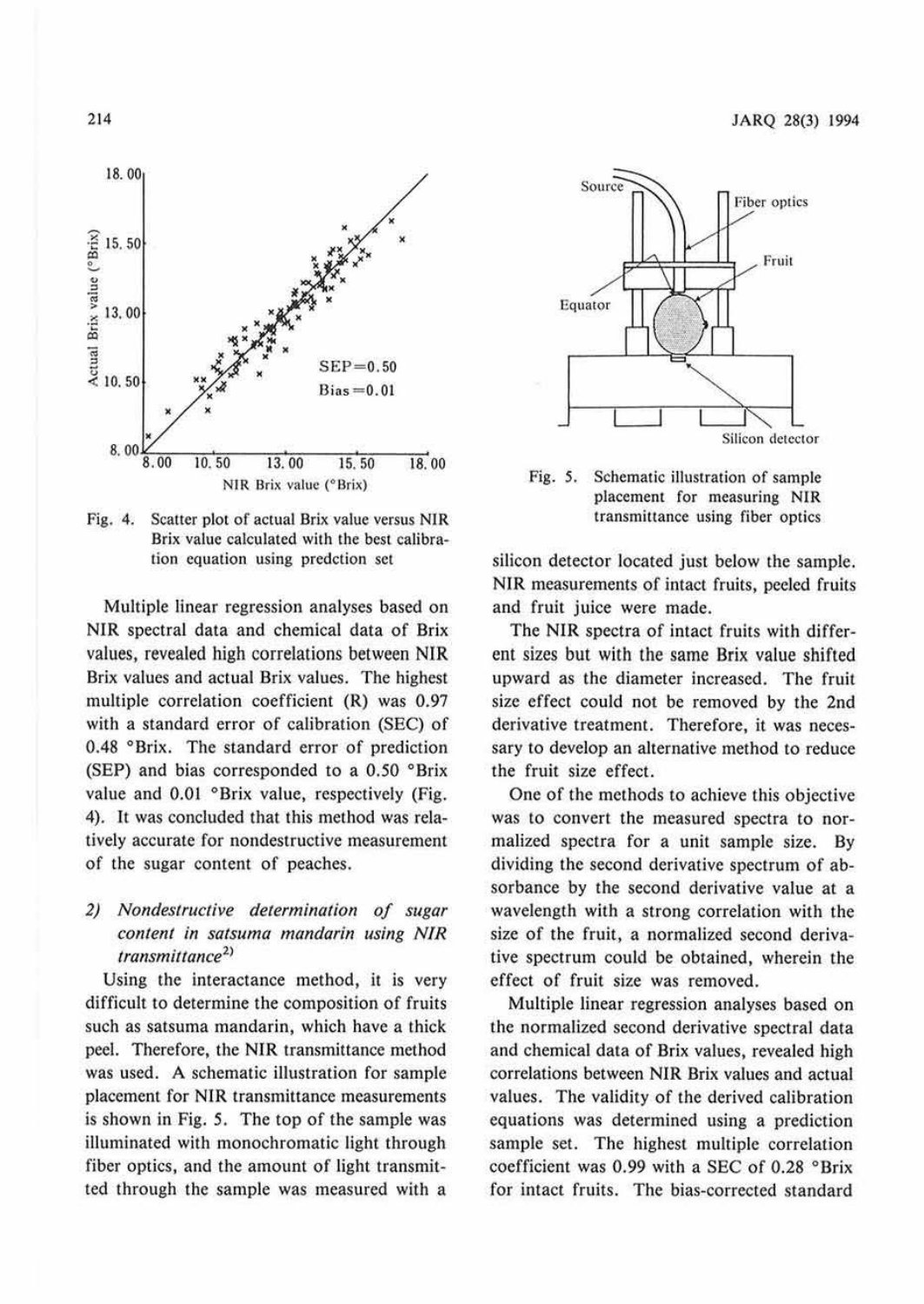

Fig. 6. Scatter plot of actual Brix value versus NIR Brix value calculated with the best calibration equation using prediction set

errors of prediction (SEP) corresponded to a 0.32 °Brix value for intact fruits. The calibration equation of intact fruits showed nearly the same accuracy as the equation for juice. The actual Brix value and NIR Brix value calculated with the best calibration equation using a prediction sample set were very close (Fig. 6). lt was therefore concluded that the NlR transmittance method gives an accurate estimate of Brix value in intact satsuma mandarin.

### **New on-line sorting machines using nondestructive techniques in packing houses**

### 1) Grading machine<sup>3)</sup>

This grading machine, which enables to detect color, defect, shape and size of products, was designed and developed in 1985. The grading machine consists of a vibrator, a line-up brush, a sensor unit, a conveyor, and a data processing unit, etc. The vibrator and line-up brush are used to feed the products in a line to the sensor unit. A piano-key type conveyor, free-tray conveyor or bucket conveyor is used in this machine. According to the signal



Fig. 7. Sensor unit for detecting color, defects and shape of fruit

processed in the data processing unit, all products are discharged onto conveyors which are arranged for respective classes of sorted products.

A schematic diagram of the sensor unit is shown in Fig. 7. The sensor unit consists of one CCD color camera and paired mirrors which enable the camera to observe a near-total view of each product. The product is illuminated by several tungsten halogen lamps arranged around the product. The reflected images from the product are detected by the CCD camera. ln the camera, each image is split into two component beams by a semitransparent mirror. Each component is detected by a linear line-scan CCD sensor through a red filter, or through a blue filter. Each image taken by the CCD camera is divided into  $8,192$  (64  $\times$  128) small square pixels. The color of each pixel is classified into 64 color levels from green to red. The color of the product is represented as averaged color of color histogram for all pixels. The area of surface defects is calculated from the number